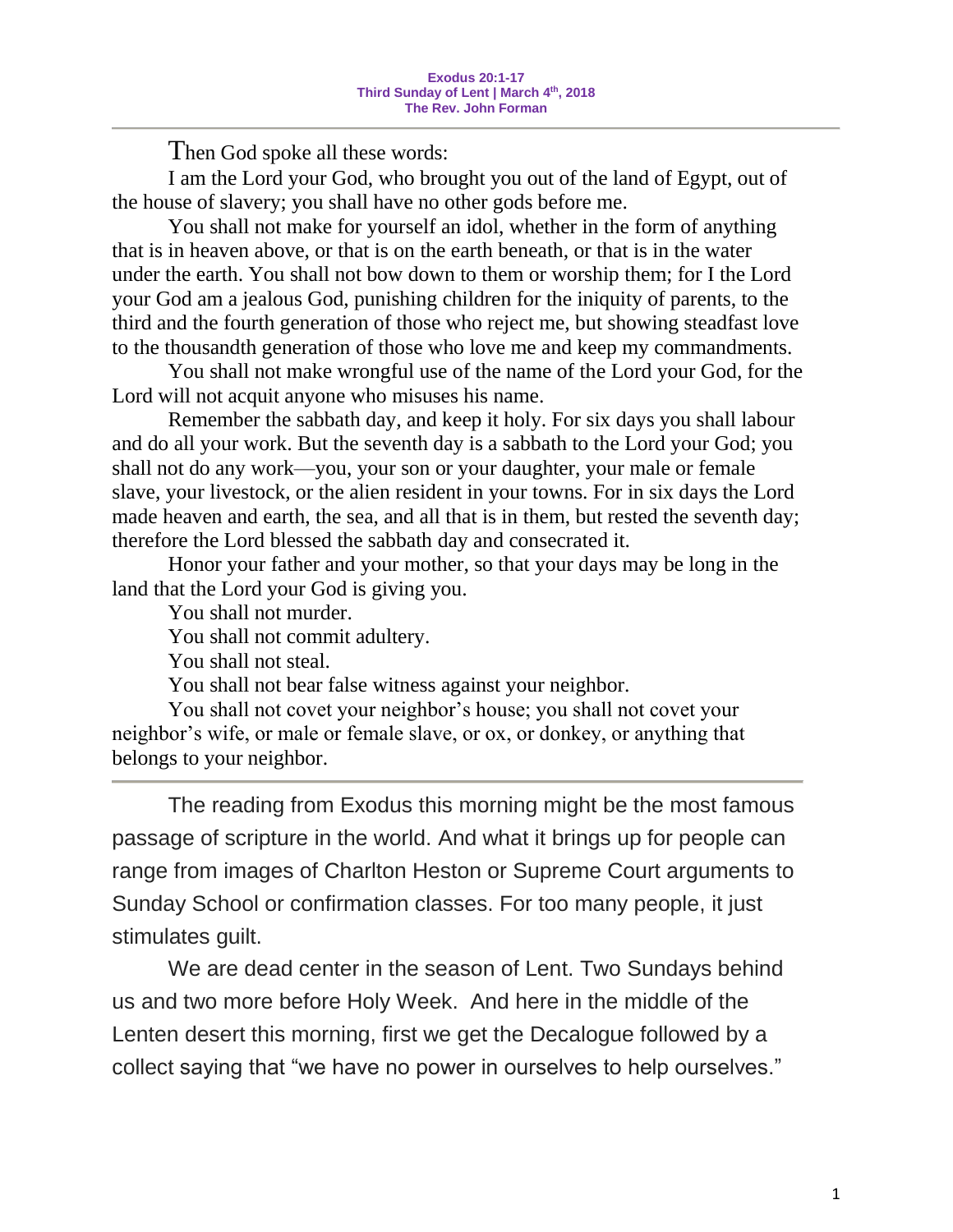And then we hear this reading from Exodus that can sound like a list of the rules that we routinely break and, apparently, just generally disappoint God.

It may be a little excessive, I'll admit. We can start to imagine that the church wants us to *know* that we are, as the 1928 Book of Common Prayer put it, "miserable offenders." And nothing more.

To be fair, taking inventory of our character and behavior during Lent is good. Holding ourselves accountable to a moral code is fine, especially when so many of us seem to have forgotten the basics: Don't touch without permission. Don't lie. Mostly tell the truth. Don't take things that aren't yours. Don't call each other names or hurt each other. You know, the kinds of rules our grandparents taught us.

The list that God gave Moses is not bad: Honor dad and mom. Of course, that's about maintaining the right of future generations of Israelites to inherit their parent's property. At least it's a bit more clear than "You are not to take up the name of YHWH your God for emptiness…", which we completely misinterpret and have turned into "don't cuss." And then we do that anyway.

How about "Don't steal?" That actually refers to kidnapping, but still… Don't adulter – well, that one's not really for kids. Right, well, at least there's "Don't make idols or let your parents make idols because, well, God is a jealous God who punishes children for the iniquity of their parents."

OK, maybe our grandparents do have a better starting list.

The truth is, the Decalogue was intended to be much more than a simple checklist of moral behaviors. "Decalogue," by the way, is just a Latin version of the phrase in Hebrew that means "ten words" or "ten utterances." And we don't recite them on every Sunday morning in Lent to instill self-loathing.

We hear them and pray for God's mercy because God *continues*  to inspire the Ten Utterances with liberating insights. It's our human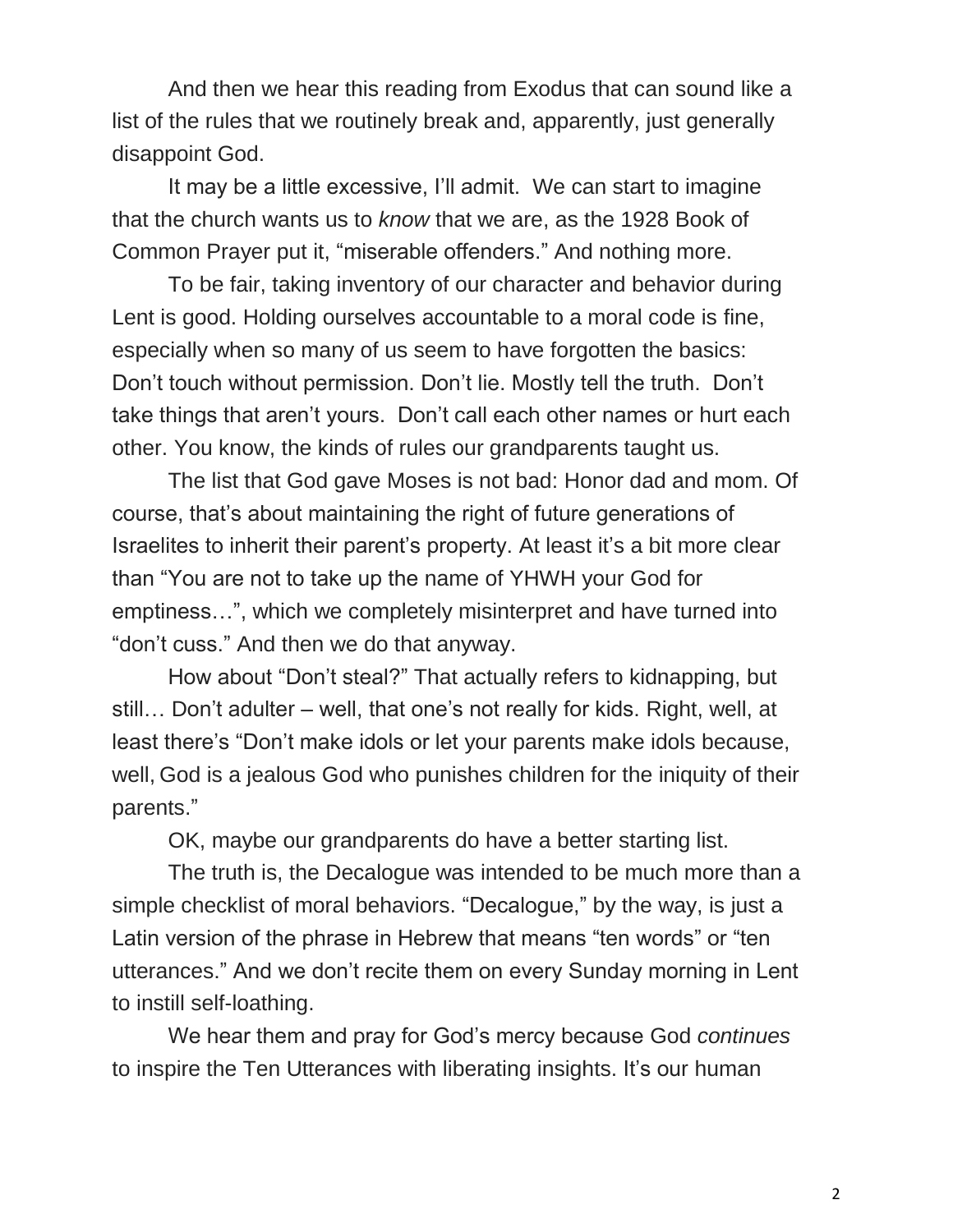misunderstanding that shrinks them into constraining rules that, at best, reveal our sins and our need for redemption.

When we reduce them to a list of rules, we often drop the most important words from the very beginning. "God spoke all these words." Please notice: that's "words," not "commandments." What follows is God's direct address to the children of Israel and the introduction is essential to our understanding: "I am YHWH your God, who brought you out from the land of Egypt, from a house of serfs."

YHWH is not some earthly, legalistic tyrant. YHWH, *your God*, liberates slaves and becomes their sovereign *only* with their consent. The Ten Words are not a code of laws meant to stand alone without context.

Ten weeks after escaping Egypt, Moses and the people have finally reached Sinai. They have a vague, undeveloped sense of common purpose, as well as a few stories about their common heritage and a reinterpreted harvest festival for a ritual.

Moses tells them that they have three days to wash their clothes and purify themselves in preparation for meeting with God. Daybreak on the third day comes with thunder and lightning, a heavy cloud on the mountain and an exceedingly loud blast of the ram's-horn trumpet.

And as the people take their place at the foot of the mountain, Mount Sinai is covered in smoke because YHWH, the God of Israel, has come down in fire. All the mountain trembles exceedingly. And in the midst of this overwhelming spectacle, the Holy One speaks the Ten Utterances that form a new covenant with the people. And the utterances begin with: "I am the Eternal One your God."

Now, this not the first new covenant that God has made. On the first Sunday in Lent, we heard about the promise to Noah. Last Sunday, we heard about the covenant with Abraham. There will be renewals at the end of Moses' life and again during Joshua's life, and then during reigns of Hezekiah and Josiah. And yet another covenantal renewal will come after the Babylonian exile.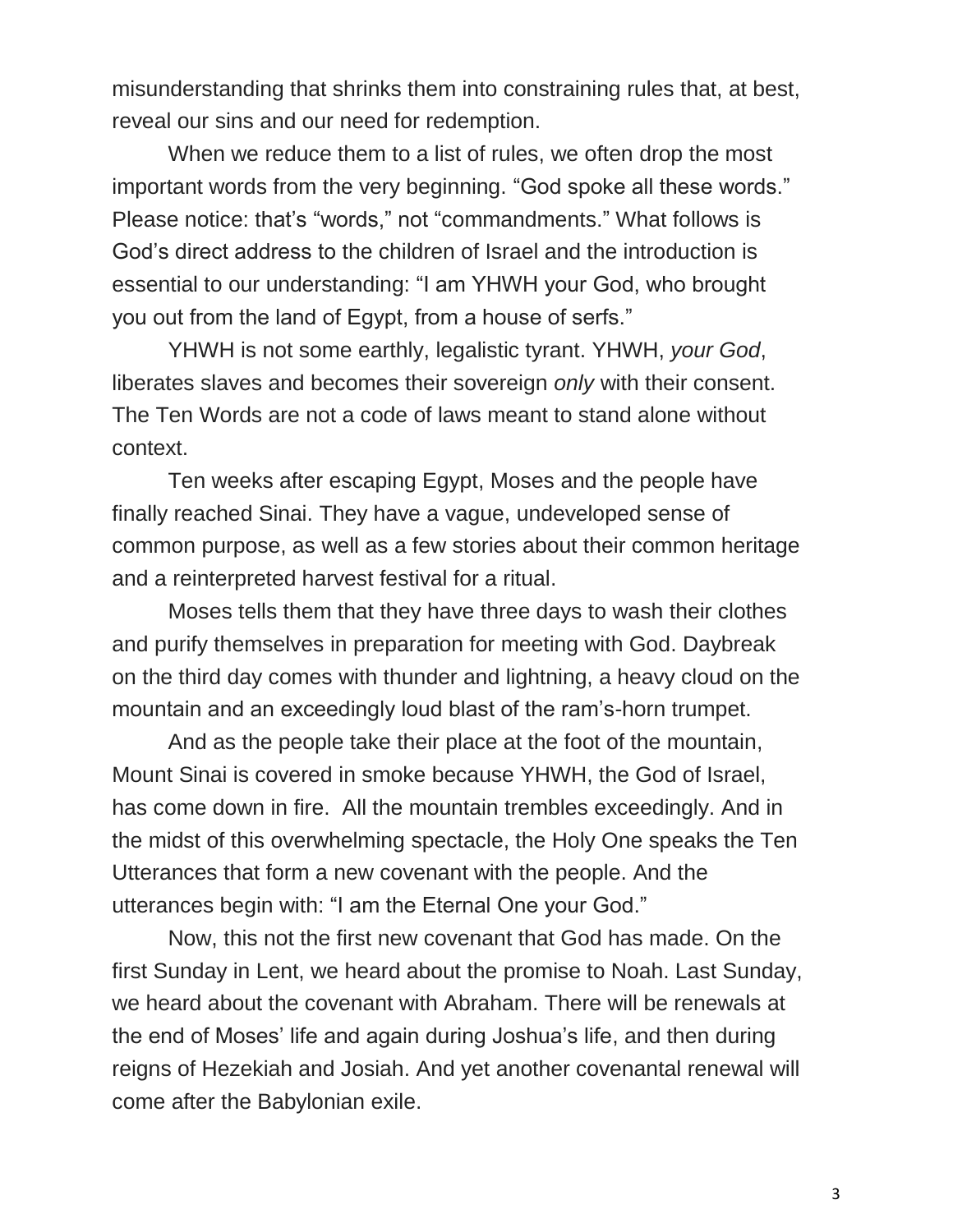There *is* a difference in the Sinai covenant. God did not ask Noah or Abraham for their agreement. Here at Sinai, God made a fully mutual covenant, not with one prophet, but with all the people. The Ten Words, you see, are *first* about *who* the Israelites *are* and *secondly* about how they might behave because of who they are.

With the Ten Utterances, our grandmothers and grandfathers in the faith entered a reciprocal relationship with the Eternal One, a partnership that depends on human consent. This is a Jewish notion that many Christians have only recently begun to accept and explore.

And yet, we can trust that this covenant is also given for us because of what comes immediately after Moses delivered the Decalogue. "Now all of the people," the Torah continues, "*all of the people* were seeing the thunder-sounds, the flashing torches, the ram's-horn sound, and the mountain smoking."

Rabbinic teachings say that the Torah specifies "all of the people" to remind us that the event at Sinai transcends time and place so that the revelation is available to everyone willing to engage in spiritual practices that lead them to their place at the foot of the mythical Mount Sinai.

Rabbi Menachem Schneerson explains why the people were "seeing" the sounds of the thunder and the shofar. What we *see* is the world outside ourselves, Schneerson says. What we *hear* is inside us. *Seeing* is of the physical world, *hearing* of the spiritual world.

The people *saw* what was normally *heard* as the spiritual became as tangible as the familiar world of physical objects. "Indeed," the Rabbi writes, "the Essence of God was revealed to their eyes, when they heard the words, 'I (the Essence) the Eternal (who transcends the world) am thy God (who is immanent in the world)'."

The revelation of the Ten Utterances, if you see what I'm saying, allows us to see the paradox of our true human relationship with the Divine, which is this: The essence of *our* being is not *other than* the